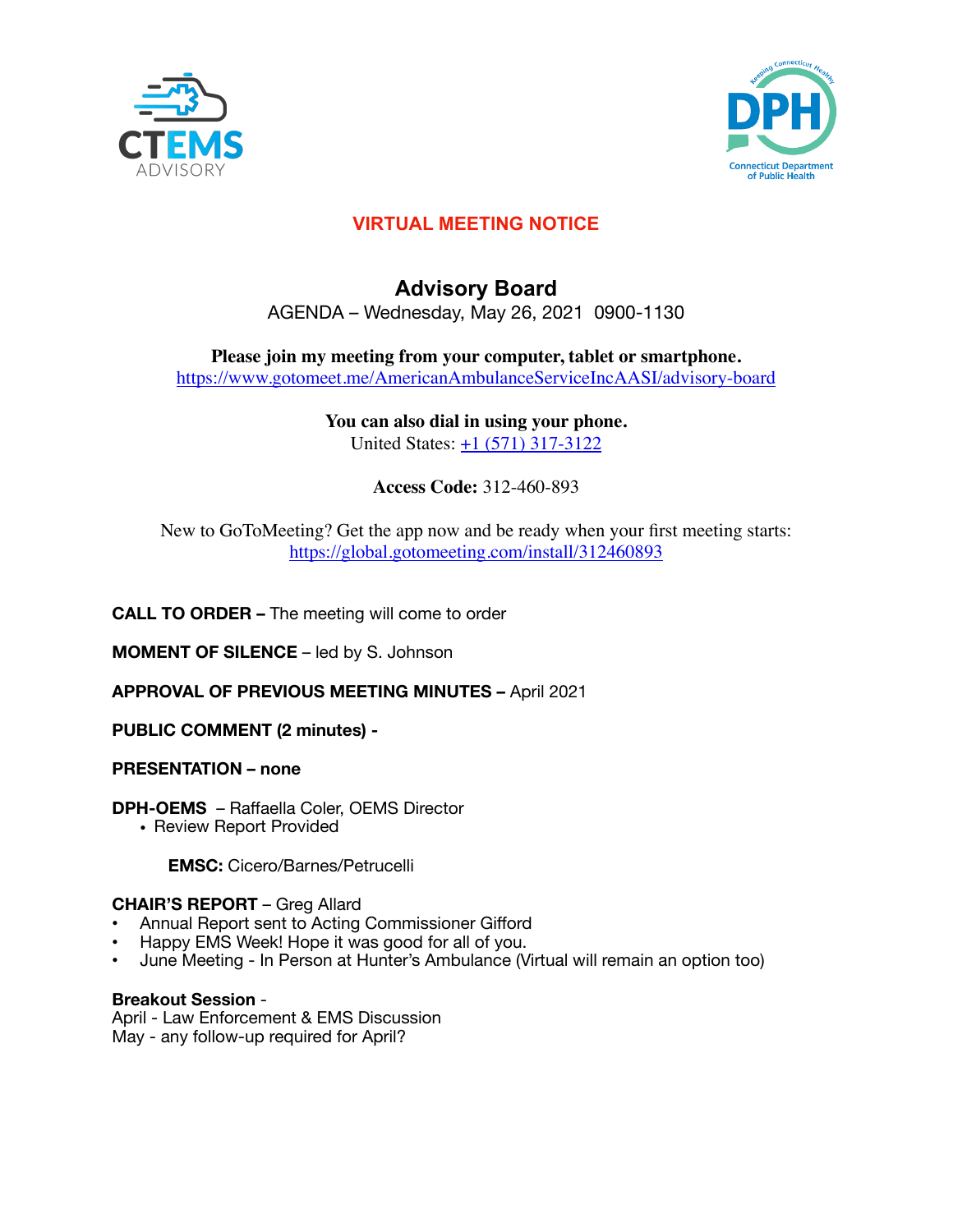



### **COMMITTEE REPORTS –**

- **List of "Duties and Goals" is required every January from each Committee**
- Written report must be submitted

#### **CEMSMAC:** Kamin/McClaine

- CARES Report Jackson O'Brien (point of contact)
- IFT update
- Diversion Document

#### **CMED and SIEC:** Morris

• Statewide Directory - Due 2nd Quarter (June 2021)

**CORP:** Fitzmaurice

**Data: Beaulieu (temporary)** 

**Education and Training:** Brockett

**Health & Wellness:** Ferrarotti

**Legislative:** Loiz

**Mobile Integrated Healthcare:** Beaulieu

**Nominating and Membership:** Bill Schietinger, Vice Chair

#### **Regional Preparedness & Collaboration:** Laucella

**Trauma:** Gregg 

## **ACTION ITEMS –**

## **OLD BUSINESS –**

## **NEW BUSINESS –**

**ADJOURNMENT –** Is there any further business to come before this meeting?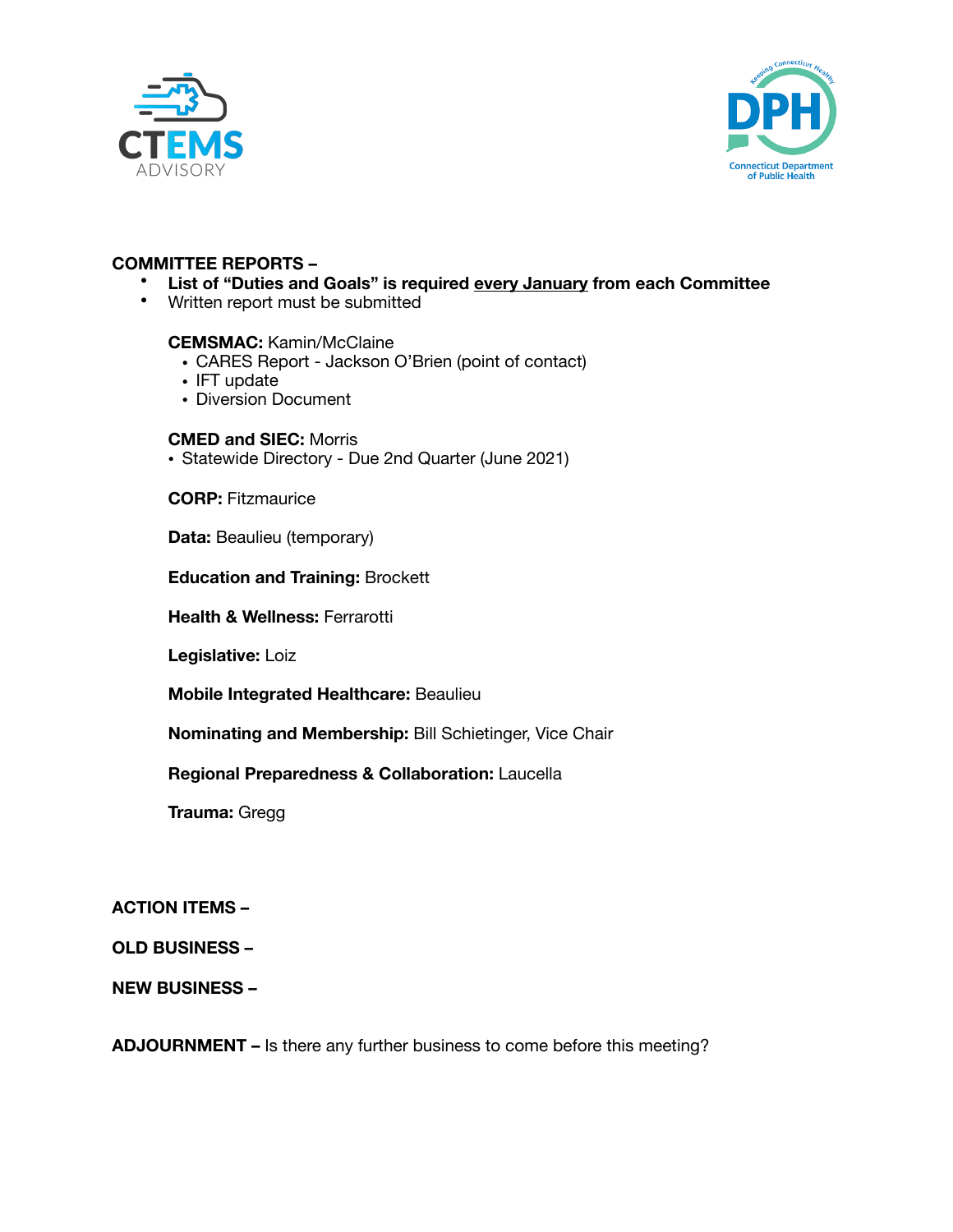



# **IMPORTANT REMINDERS –**

- **Email minutes and agendas to both Greg Allard and Angela Pugliese use proper naming format and they should be saved as a pdf before being sent.**
- **List of Duties and Goals from each Committee is required every year BYLAWS**
- **Only Board members can make and second motions and vote on motions.**

# **OUR MISSION STATEMENT:**

**To represent all persons and agencies in the state concerned with the delivery of the EMS system by making recommendations to improve the EMS patient care delivery system to the Commissioner of Public Health, the Legislature and the Governor.** 

# **EMS Advisory Board Meeting Schedule**

**2021**  Jan 27 - Virtual Feb 24 -Virtual Mar 24 - Virtual Apr 28 - Virtual **May 26 - Virtual**  Jun 23 - In-Person (Location TBD) or Virtual (if required) Jul 28 - Virtual Aug 25 - Virtual Sep 22 - In-Person (Location TBD) or Virtual (if required) Oct 27 - Virtual Nov 22 - Virtual Dec 22 - In-Person (Location TBD) or Virtual (if required)

Any In-Person meeting can become virtual if weather impacts ability to travel.

# **Board Goals 2021**

**IFT - update/establish statewide guidelines MIH Program - allow programs to begin operation Establish a guide to help with Regional Collaboration Complete Regulation re-write project Begin review for next update Health & Wellness - provide some deliverables to EMS providers Data - get connected to DPH data and begin data mining**